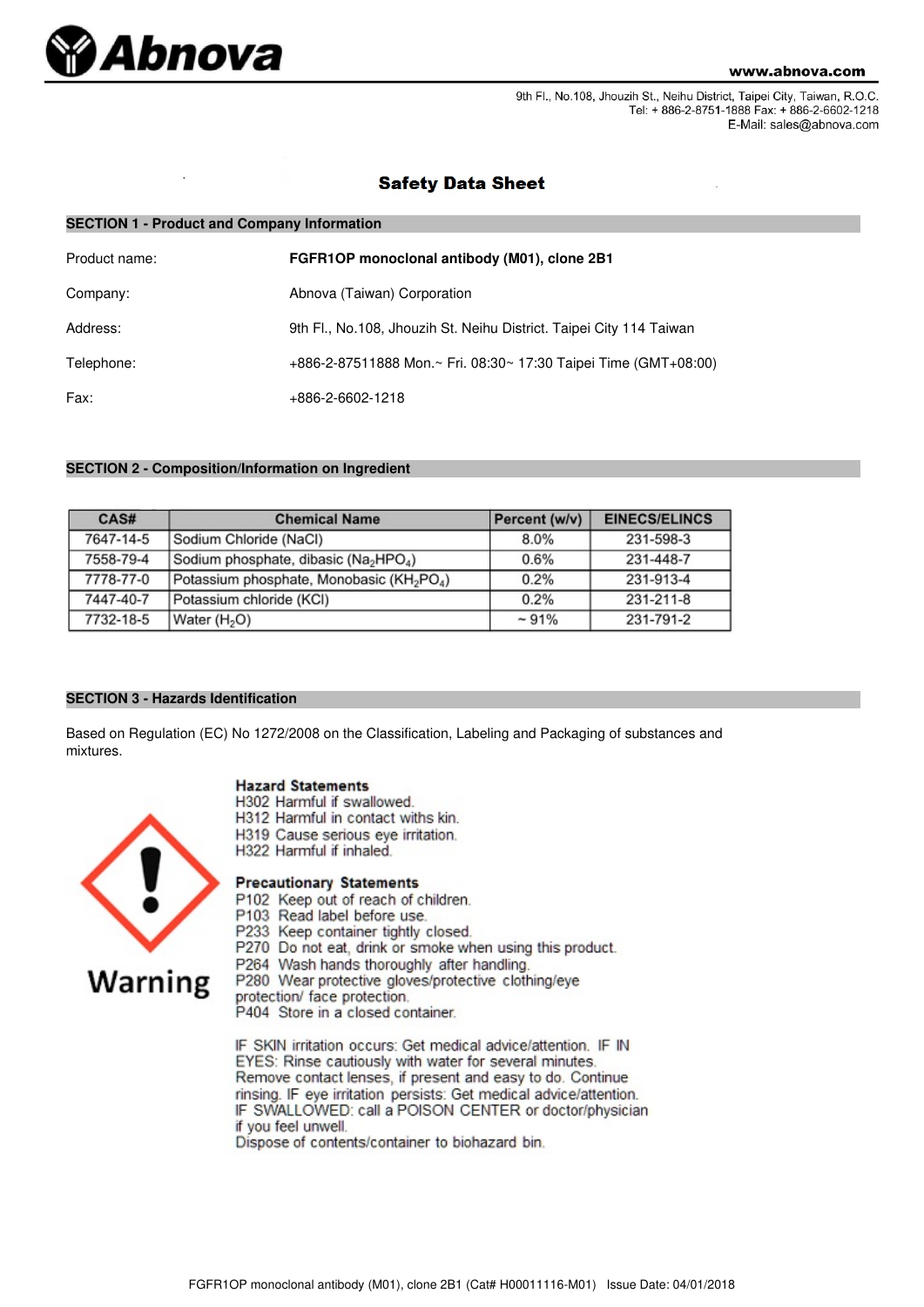

9th Fl., No.108, Jhouzih St., Neihu District, Taipei City, Taiwan, R.O.C. Tel: + 886-2-8751-1888 Fax: + 886-2-6602-1218 E-Mail: sales@abnova.com

# **Safety Data Sheet**

# **SECTION 4 - First aid measures**

| Eyes:               | Flush eyes with plenty of water for at least 15 minutes, occasionally lifting the upper and<br>lower eyelids. Get medical aid.                                                             |
|---------------------|--------------------------------------------------------------------------------------------------------------------------------------------------------------------------------------------|
| Skin:               | Flush skin with plenty of water for at least 15 minutes while removing contaminated clothing<br>and shoes. Get medical aid if irritation develops or persists. Wash clothing before reuse. |
| Ingestion:          | Do not induce vomiting. If victim is conscious and alert, give 2-4 cupfuls of milk or water.<br>Never give anything by mouth to an unconscious person. Get medical aid.                    |
| Inhalation:         | Remove from exposure and move to fresh air immediately. If not breathing, give artificial<br>respiration. If breathing is difficult, give oxygen. Get medical aid.                         |
| Notes to Physician: | Treat symptomatically and supportively.                                                                                                                                                    |

| <b>SECTION 5 - Fire fighting measures</b> |                                                                                                                                                                                                                                                                                              |  |  |
|-------------------------------------------|----------------------------------------------------------------------------------------------------------------------------------------------------------------------------------------------------------------------------------------------------------------------------------------------|--|--|
| Fire Extinguisher Type:                   | Use water spray, dry chemical, carbon dioxide, or chemical foam.                                                                                                                                                                                                                             |  |  |
| Fire Fighting Procedure:                  | As in any fire, wear a self-contained breathing apparatus in pressure-demand,<br>MSHA/NIOSH (approved or equivalent), and full protective gear. During a fire, irritating and<br>highly toxic gases may be generated by thermal decomposition or combustion. Substance is<br>noncombustible. |  |  |
| NFPA Rating:                              | (estimated) Health: 1; Flammability: 0; Instability: 0                                                                                                                                                                                                                                       |  |  |

| SECTION 0 - ACCIDENTAL I EIEASE INEASURS |                                                                                                                                                                                                                                 |  |  |
|------------------------------------------|---------------------------------------------------------------------------------------------------------------------------------------------------------------------------------------------------------------------------------|--|--|
| General Information:                     | Use proper personal protective equipment as indicated in Section 8.                                                                                                                                                             |  |  |
| Spills/Leaks:                            | Vacuum or sweep up material and place into a suitable disposal container. Clean up spills<br>immediately, observing precautions in the Protective Equipment section. Avoid generating<br>dusty conditions. Provide ventilation. |  |  |

| <b>SECTION 7 - Handling and storage</b> |                                                                                                                                                |  |  |
|-----------------------------------------|------------------------------------------------------------------------------------------------------------------------------------------------|--|--|
| Handling:                               | Wash thoroughly after handling. Use with adequate ventilation. Avoid contact with eyes,<br>skin, and clothing. Avoid ingestion and inhalation. |  |  |
| Storage:                                | Stored at -20°C                                                                                                                                |  |  |

# **SECTION 8 - Exposure Controls**

**SECTION 6 - Accidental release measures**

Eyes: Keep appropriate distance from eyes when using this product.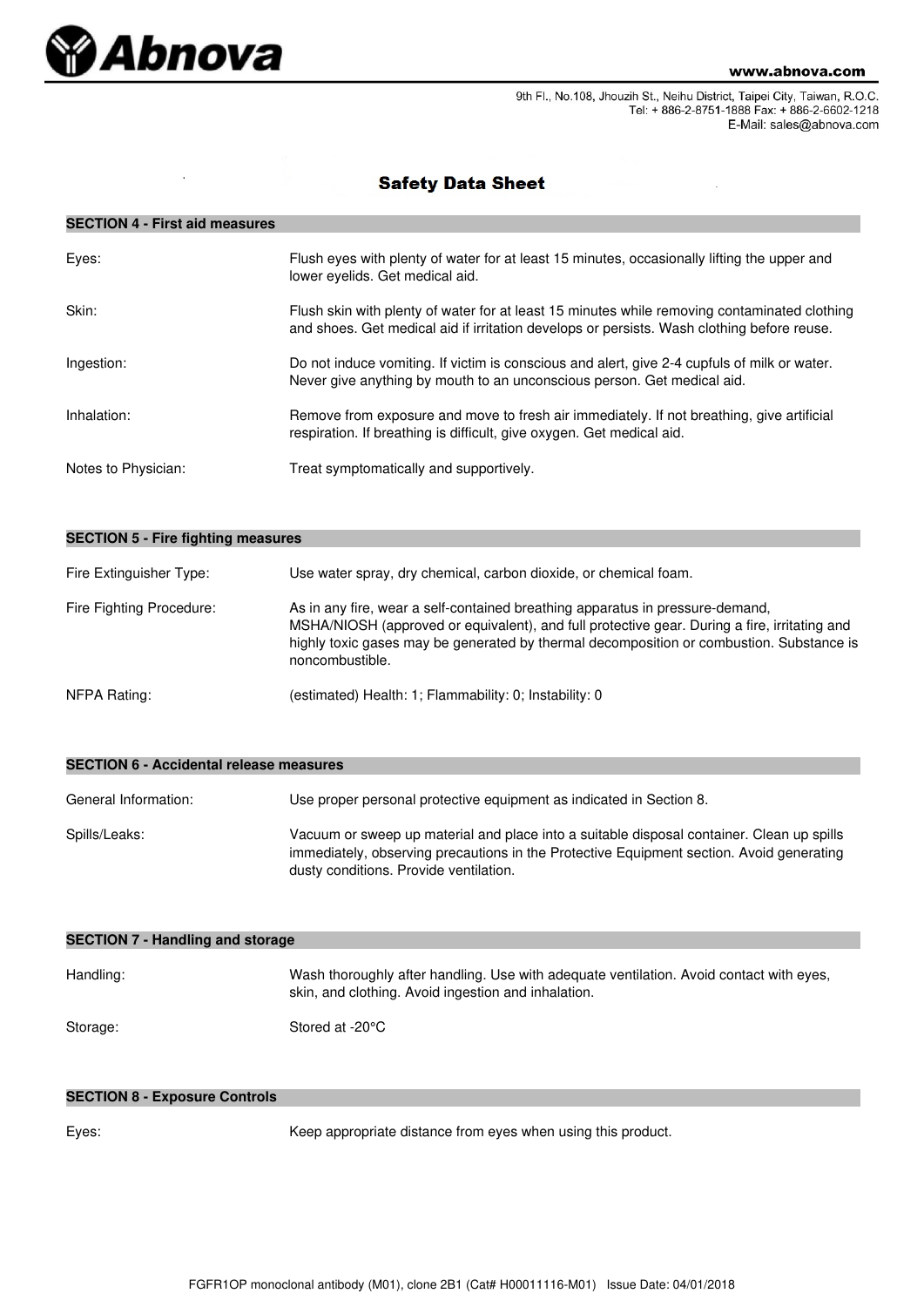

J.

9th Fl., No.108, Jhouzih St., Neihu District, Taipei City, Taiwan, R.O.C.<br>Tel: + 886-2-8751-1888 Fax: + 886-2-6602-1218 E-Mail: sales@abnova.com

| <b>SECTION 9 - Physical and chemical properties</b> |                       |  |  |
|-----------------------------------------------------|-----------------------|--|--|
| Appearance:                                         | <b>Buffer: Liquid</b> |  |  |
| pH:                                                 | 7.4                   |  |  |
| Boiling point:                                      | Not available         |  |  |
| Vapor density:                                      | Not available         |  |  |
| Vapor pressure:                                     | Not available         |  |  |
| Density (g cm-3):                                   | Not available         |  |  |
| Flash point:                                        | Not available         |  |  |
| Explosion limits:                                   | Not available         |  |  |
| Auto ignition temperature:                          | Not available         |  |  |

# **Safety Data Sheet**

|  |  |  |  | <b>SECTION 10 - Stability and reactivity</b> |
|--|--|--|--|----------------------------------------------|
|--|--|--|--|----------------------------------------------|

| Stability:           | Stable.                                                                                                                                                                           |
|----------------------|-----------------------------------------------------------------------------------------------------------------------------------------------------------------------------------|
| Conditions to avoid: | Heating above room temperature, freezing, contaminating.                                                                                                                          |
| Materials to avoid:  | Note that individual ingredients are incompatible with acids, heavy metals, metallic salts,<br>bromine, dimethylsulfate, copper, dichloromethane, carbondisulfide and peptidases. |
| Dangerous reactions: | In the case of fire see section 5.                                                                                                                                                |

# **SECTION 11 - Toxicological information**

| Epidemiology:         | No information found |
|-----------------------|----------------------|
| Teratogenicity:       | No information found |
| Reproductive Effects: | No information found |
| Mutagenicity:         | No information found |
| Neurotoxicity:        | No information found |

# **SECTION 12 - Ecological information**

Not available

**SECTION 13 - Disposal Considerations**